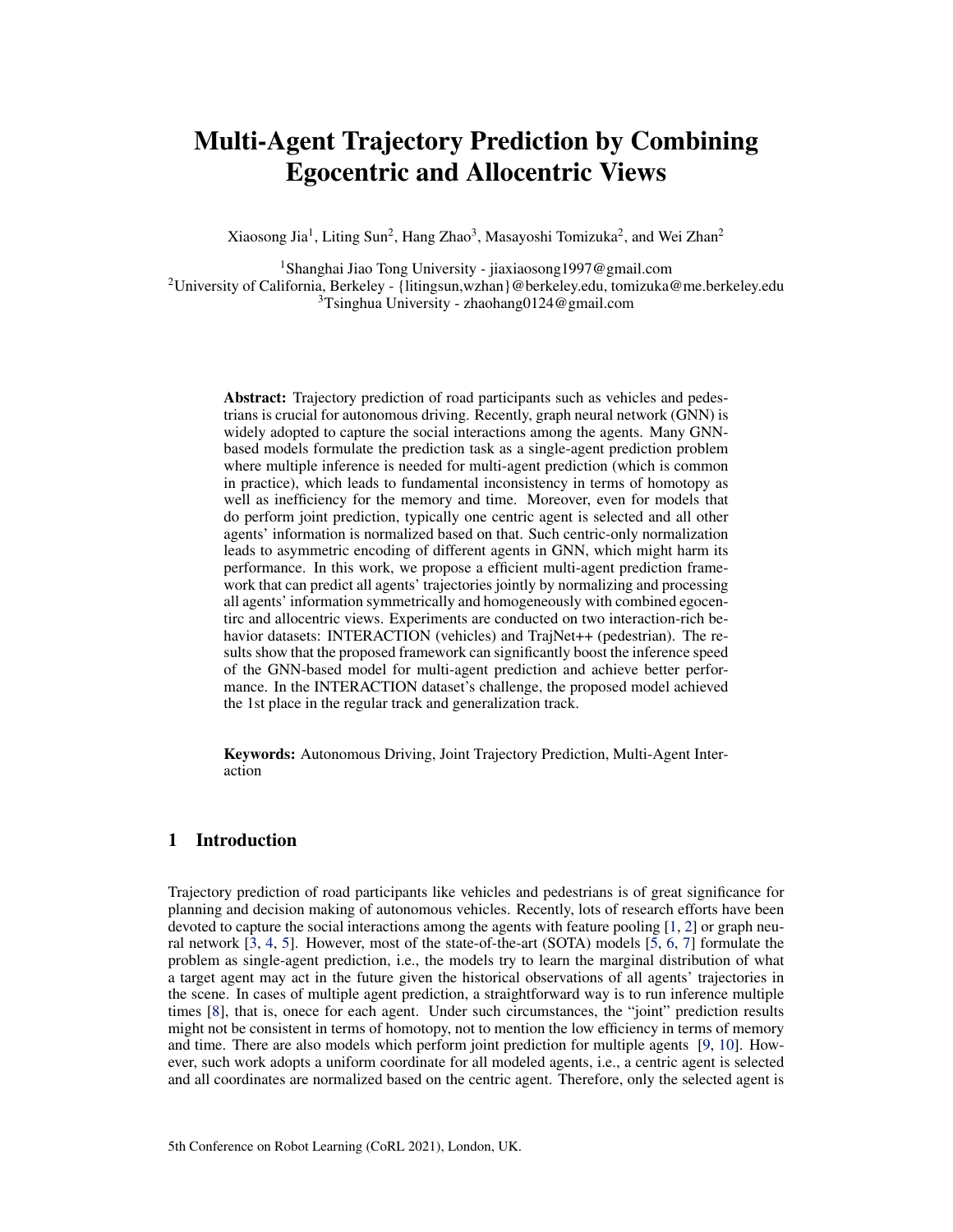

Figure 1: Illustration of the intuition for each stage of the proposed model - the thinking process of interacting agents. Here, we only show the first agent's (blue) thinking process since the other two are symmetrical. First, a human driver understands the world by estimating the relative distance and speed of other agents (Relative Thinking), which corresponds to the normalization stage of the proposed model. Then each agent considers how it should react (Egocentric View), which corresponds to the stage of updating the node features by aggregating neighbors' information in the proposed model. After that, an agent put itself in someone else's shoes for all neighbors (Allocentric View), which corresponds to the update of edge features by accessing source node's information in the proposed model. After alternatively repeating the Egocentric View stage and Allocentric View stage for several rounds, all agents make the decision according to the interacting situations.

providing egocentric views, while all other agents are in allocentric views.<sup>[1](#page-0-0)</sup> The disadvantage of all data in a single egocentric view is two-fold. First, not all agents are treated in an unbiased way due to the lack of egocentric views from other agents, like missing the view of "putting in someone else's shoes". Second, the egocentric view of one agent makes the spatial relations between two other agents heterogeneous from the spatial relations between ego agent and other agents. The different distributions of input node feature might harm the GNN-based models' performance since it usually shares parameter for the aggregation and fusion function for all nodes.

In this work, we aim to design an efficient GNN-based multi-agent joint prediction model. Our key insight is that all agents should be treated symmetrically in the graph, providing both egocentric and allocentric views. Moreover, we decouple the update of the node and edge feature to improve the efficiency of the network. As a result, we propose to use the "Node update" step to collect and summarize other agents' information in a egocentric view, and then the "Edge update" step to collect information in allocentric views from each neighbor. Via such a combined egocentric-andallocentric views, it is guaranteed that the graph model handles all agents homogeneously which will encourage the shared parameters to learn to extract the underlying interactions among agents. We illustrate the intuition behind the proposed model in Fig. 1

We conducted experiments on two interaction-rich datasets: INTERACTION (vehicles) [\[12\]](#page-8-0) and TrajNet++ (pedestrian) [\[13\]](#page-8-0). The results show that compared to running multiple single prediction models, the efficiency is boosted 1.7-4.5 times higher while achieving better accuracy. In the IN-

<sup>&</sup>lt;sup>1</sup>Egocentric and allocentric are terms usually used in the psychology and cognition area. According to [\[11\]](#page-8-0), a study on human spatial cognition and animal navigation, they define the egocentric spatial coding system as the location of objects in space relative to the ego body and the allocentric spatial coding system as the location of one object is defined with respect to other objects. In this paper, we refer this two concepts. As for the coordinate system transformation, we set the reference's coordinate as the origin and yaw angle aligned with the negative x-axis.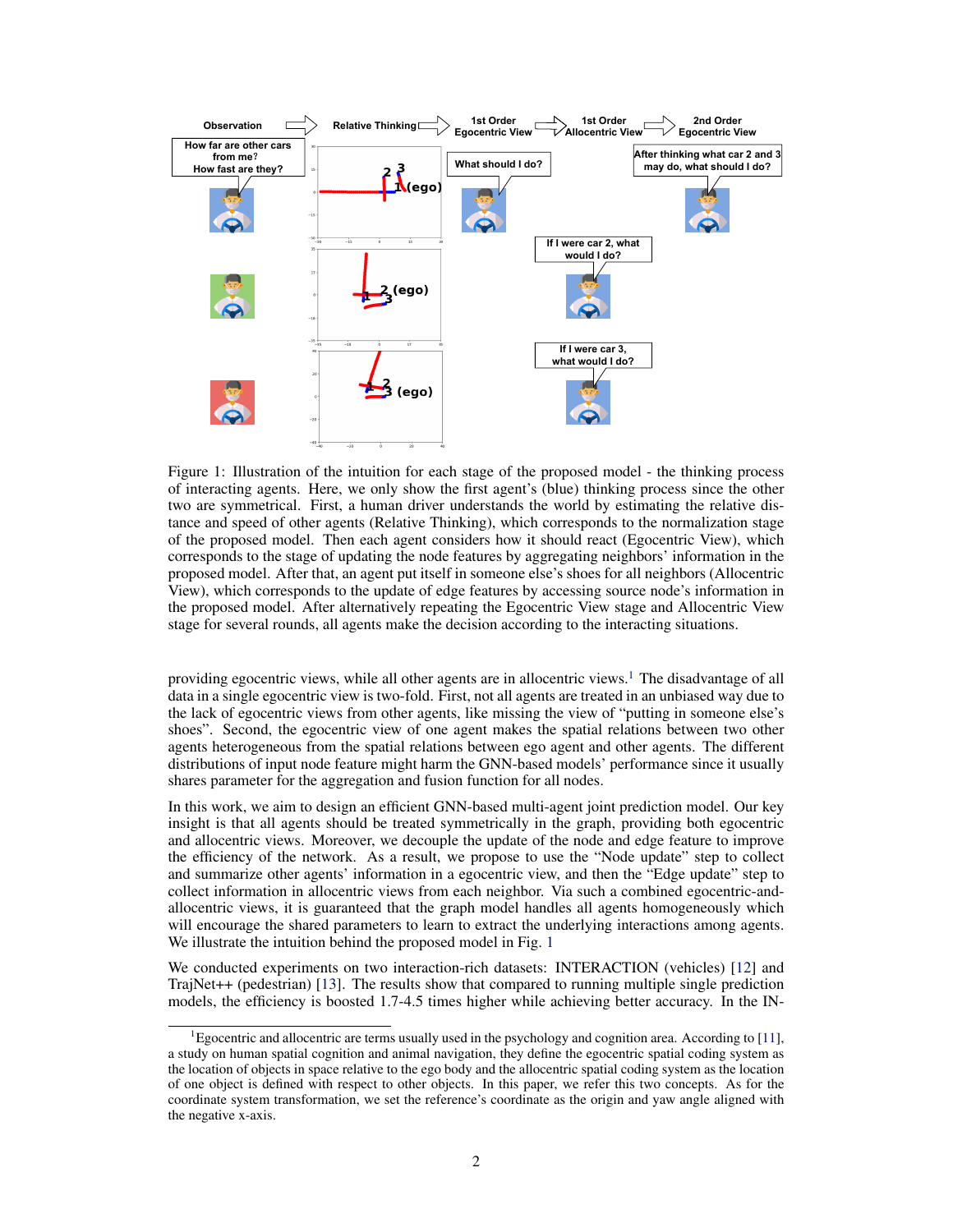TERACTION dataset's challenge, the model achieved the  $1^{st}$  place in the regular track and generalization track  $2$  We have also conducted experiments on three efficient variants of the multi-inference single-prediction model under different view settings and the results show that the proposed model outperforms those variants, which demonstrates the advantage of combining the egocentric and allocentric views.

## 2 Related Works

Plenty of works have been done to capture the complex social interactions among multiple agents. There are pooling-based methods [\[1,](#page-8-0) [2\]](#page-8-0) which use the mean/max/sum of all agents' hidden vectors to obtain a single vector to represent the social context. Social LSTM [\[1\]](#page-8-0) utilized the social context of each time step as a part of the input for its next time step to the LSTM. Social GAN [\[2\]](#page-8-0) obtained the social context by the pooling of output from the encoder RNN at the last time-step and fed the social context with each agents' hidden vector to the decoder to generate their future trajectories. Though pooling is fast, it loses too much information and lacks of expressive ability to output a specific context for each agent. There are also methods which renders the entire scene including the agents and HD Map onto images and captures the interactions implicitly by CNN. Hong et al. [\[14\]](#page-8-0) adopted pure CNN to process the scene while Multipath [\[6\]](#page-8-0) further set anchors to output multi-modal prediction and IntentNet [\[15\]](#page-8-0) set a different motion predictor for different predefined intents. PRECOG [\[9\]](#page-8-0) proposed a flow-based generative models conditioned on goals with CNN to process context. However, as pointed [\[4\]](#page-8-0), those CNN-based methods' performances are significantly influenced by the receptive field, feature cropping strategy, and image resolution and it is very computationally expensive and inefficient compared to directly process the coordinate data. TPCN [\[7\]](#page-8-0) conducted trajectory prediction from point-cloud perspective which is an interesting exploration across fields. Recently, GNN-based [\[3,](#page-8-0) [16,](#page-8-0) [17,](#page-8-0) [4,](#page-8-0) [18,](#page-9-0) [6,](#page-8-0) [19,](#page-9-0) [5\]](#page-8-0) has gained great success and dominated most of the trajectory prediction datasets. Many of them [\[16,](#page-8-0) [6,](#page-8-0) [19,](#page-9-0) [5\]](#page-8-0) set an ego agent and used it to normalize data. In the concurrently released Waymo Open Motion Dataset's paper [\[8\]](#page-8-0), they implemented TNT [\[6\]](#page-8-0) by the forward-N-times way to do multi-agent prediction. In ILVM[\[20\]](#page-9-0), they proposed an end-to-end joint prediction framework, in which they first used CNN to extract features from LiDAR point clouds and raster map, used GNN to capture interactions, and used a novel one stage parallel sampling to do joint prediction. As for normalization, they used Rotated Region of Interest Align[\[21\]](#page-9-0), which is specificlly designed for LiDAR point clouds/images to align. In the concurrent work Scene Transformer[\[22\]](#page-9-0), they used Transformer for both spatial and temporal dimension, adopted mask strategies and done joint prediction. They normalized data simply by the ego agent.

### 3 Problem Formulation

Suppose there are  $N$  agents in the same scene (they could be either vehicles or pedestrians), and our prediction task is to learn the joint distribution of their future trajectories conditioned on their historical states. Let us assume that the current time step is  $t = 0$ . For each agent  $i = \{1, \dots, N\}$ , we have an observation of his/her states (such as coordinate, velocity, yaw angle, ...) from  $t = -L$  to  $t = -1$ . We denote the joint observation as  $\mathbf{X} = \{X_1, X_2, ..., X_N\}$  where  $X_i = \{\boldsymbol{x}_i^{-L}, ..., \boldsymbol{x}_i^0\}$ . Let us also define the future coordinates for all N agents from  $t = 1$  to  $t = T$  as  $Y = \{Y_1, Y_2, ..., Y_N\}$ where  $Y_i = \{y_i^1, ..., y_i^T\}$ . Then, the joint prediction model is designed to learn the following conditional distribution:

$$
p(Y_1, Y_2, \dots, Y_N | X_1, X_2, \dots X_N)
$$
\n<sup>(1)</sup>

On the other hand, the single-prediction model is approximating a marginal distribution defined as follows:

$$
p(Y_i|X_1, X_2, ... X_N)
$$
 where agent i is the ego agent. (2)

In the cases of multiple-agent prediction, essentially, multiple-inference is using multiple marginal distributions to approximate the joint distribution by implicitly assuming the multiple marginal distributions are conditionally independent [\[8\]](#page-8-0):

$$
p(Y_1, Y_2, ..., Y_N | X_1, X_2, ... X_N) = \prod_{i=1}^N p(Y_i | X_1, X_2, ... X_N)
$$
\n(3)

 $2<sup>2</sup>$ The generalization track is testing the model's performance on new maps/scenarios which have never been seen in the training time.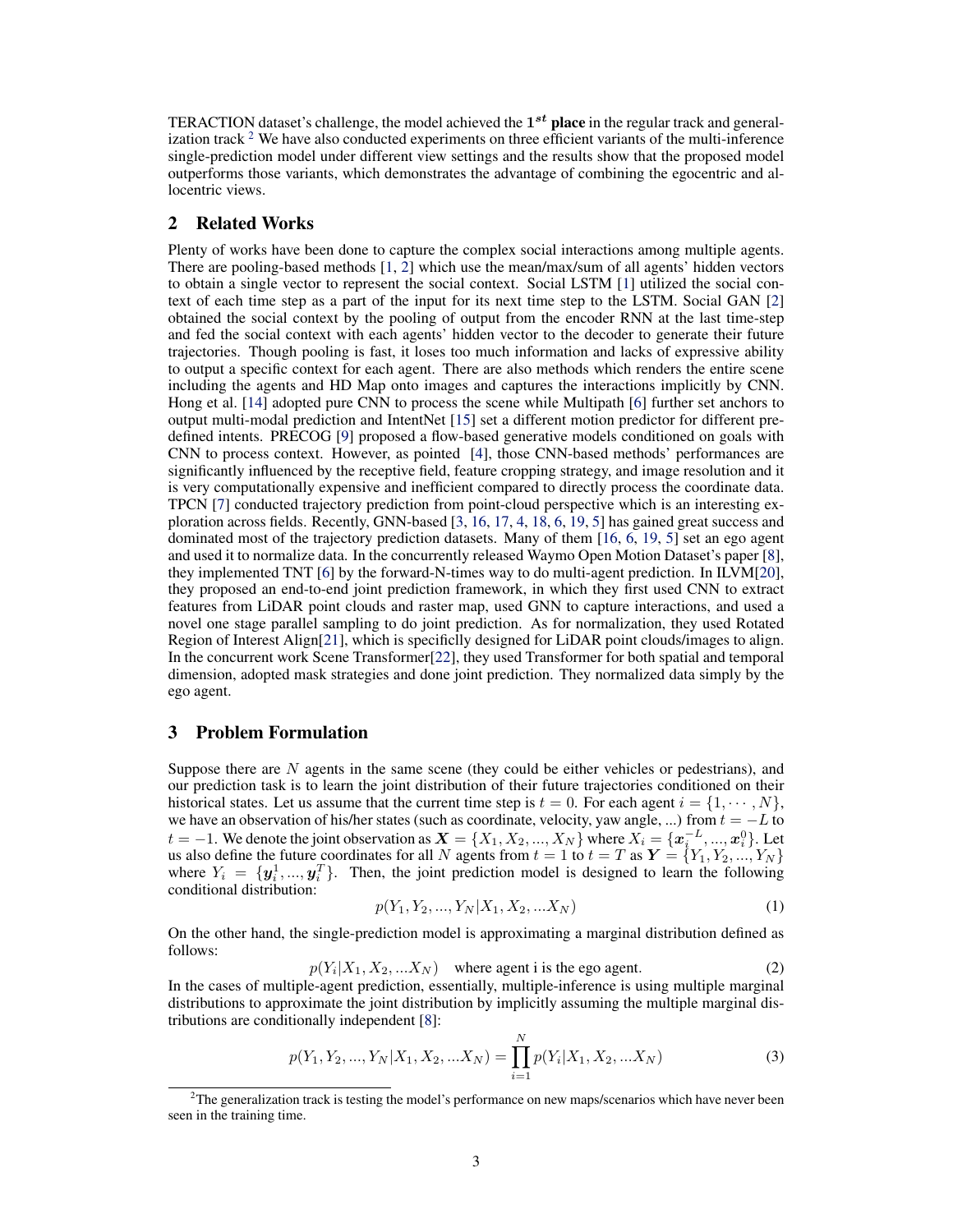<span id="page-3-0"></span>

**Only Forward**

Figure 2: The structure of the proposed model: we use 3 agents as an example.  $n_1, n_2, n_3$  means raw data. The superscript  $\prime$  means the data after normalization.  $e_{ij}$  means the normalized data of agent  $i$  by the origin and orientation of agent  $j$ . First, all agents are encoded in their egocentric views in the normalization step; second, the node features (Aggregation Layer) are updated by the egocentric information separately for different agents; and finally, the edge features (Edge MLP) are updated using allocentric views, summarizing local information from all agents.<sup>[3](#page-0-0)</sup>

Unfortunately, such assumption is not true in practice, particularly when there are intensive interactions among the  $N$  agents.

## 4 The Model

An overview of the model is shown in Fig. 2. The model has the following three key modules:

View Transformation (Normalization Layer): All agents are encoded symmetrically in the graph. In the normalization layer, we set each agent in his/her own egocentric view instead of selecting one centric agent and normalize all other agents based on it. Specifically, for the coordinate system of each node (agent) and its in-edges' (neighbors), we use the agents' coordinate at  $t_0$  (w.r.o.g) as the origin and let the yaw angle be aligned with the negative x-axis. Since the input node and edge features are temporal sequences, we use a temporal sequence encoder (ResNet-18 1D version+MLP) to encode the sequence into a feature vector.

Node update (Aggregation Layer): Update each node feature according to their in-edges' features to incorporate neighbor's information  $h'_i = f(\lbrace h_{ji}, j \in \text{Neighbour}(i) \rbrace)$  where  $h'_i$  is the updated node feature of agent i,  $h_{ji}$  is the feature of in-edge from agent j to i, f is the aggregate function and it is multi-head attention in Transformer. The Transformer is proposed in [\[23\]](#page-9-0) which is a permutation-invariant operator and could capture the relations among a set of elements. Since all agents in the same scene are permutation-invariant, we directly adopts it. Due to the limited space and it is not our main contribution, for more details about Transformer, please refer to [\[23\]](#page-9-0). Note that for conciseness we added self-loop for each node which means each nodes' neighbors include itself. Since the input node feature and input in-edge features of each agent are both normalized in each agent' coordinate system, it is in the egocentric view.

 $3$ Note that the Edge MLP in the last layer could be removed to reduce computation (in this case - Edge MLP 2)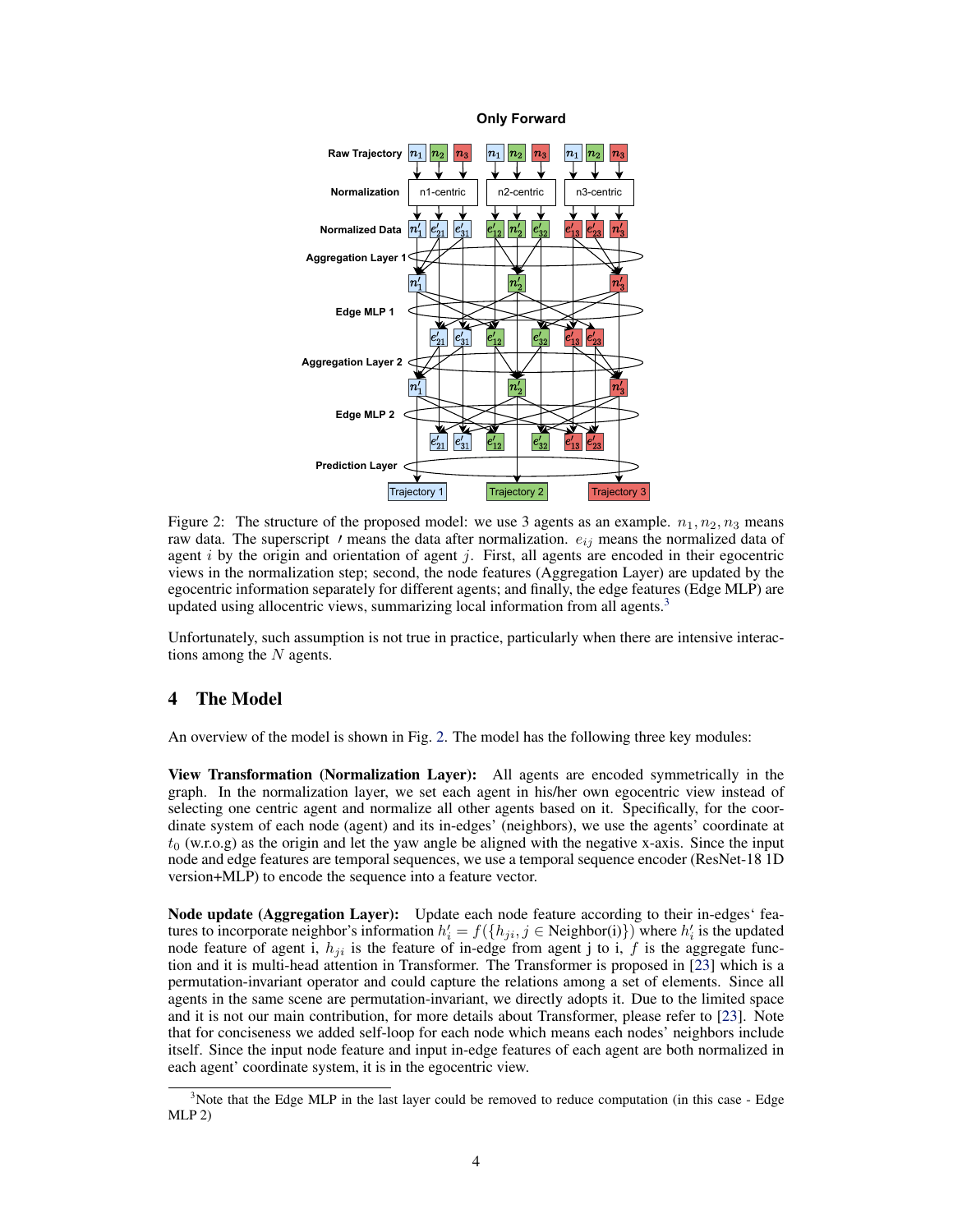Edge update (Edge MLP): Update each edge by their source node's feature to obtain updated neighbors' information  $h'_{ji} = g(h_{ji}, h'_{j})$  where we denote the concatenation+FeedForwardNet in Transformer as g. Since the new information is coming from the source node - the neighbor in the neighbor's view, it is in the allocentric view.

We would like to emphasize the benefit of decoupling the node update step and the edge update step. By decoupling, the node serve as the **storage** for the interaction information between each agent and its neighbors in the egocentric view. Via such design, the edge feature can be efficiently updated to collect and summarize the allocentric information. Hence, such a combined egocentricand-allocentric encoding and feature updating can help to 1) achieve an unbiased encoding of all agents for joint prediction, and 2) improve the efficiency of the computing process.

### 5 Experiements

#### 5.1 Metrics

As for the metric, we adopt the widely used ADE and FDE. They are defined as: Average Displacement Error (ADE) represents the euclidean distance averaged over time and agents between the ground truth and the prediction. It is then averaged over all cases. The ADE of a single case is calculated as:

$$
ADE = \frac{1}{NT} \sum_{n,t} \sqrt{(\hat{x}_{n,t} - x_{n,t})^2 + (\hat{y}_{n,t} - y_{n,t})^2}
$$
(4)

where N is the number of target agents in the case, T ist the prediction horizon,  $\hat{x}$  and  $\hat{y}$  represent the groud truth coordinate, x and y represent the predicted coordinate. The unit is meter.

Final Displacement Error (FDE) represents the euclidean distance averaged over agents between the ground truth and the prediction at the last predicted time-step. It is then averaged over all cases. The FDE of a single case is calculated as:

$$
\text{FDE} = \frac{1}{N} \sum_{n} \sqrt{(\hat{x}_{n,T} - x_{n,T})^2 + (\hat{y}_{n,T} - y_{n,T})^2}
$$
(5)

where N is the number of target agents in the case, T ist the prediction horizon,  $\hat{x}$  and  $\hat{y}$  represent the groud truth coordinate, x and y represent the predicted coordinate. The unit is meter.

#### 5.2 Results

We tested the performance of the proposed model against several SOTA models on two interactionrich dataset: the INTERACTION dataset and the TrajNet++. Please refer to for experimental setting details.

In INTERACTION dataset [\[12\]](#page-8-0), we compared with DESIRE [\[24\]](#page-9-0), MultiPath [\[25\]](#page-9-0), TNT [\[6\]](#page-8-0), and ReCog [\[26\]](#page-9-0). The former three are compared in [\[6\]](#page-8-0). We also listed the results of the top-rank methods on the leader board of the INTERACTION dataset. As we can see Tab. [1,](#page-5-0) our method outperforms the baseline methods, especially on the generalization ability track. We achieved the  $1^{st}$  place on both the regular test track and generalization ability track of the INTERACTION dataset.

In the TrajNet++ [\[13\]](#page-8-0), existing results in this dataset are all measured only by the performance on the pre-defined 'interesting' primary pedestrian ignoring other agents. Thus, for fair comparisons, we re-implemented the two top-ranked methods under our multi-agent prediction setting: 1. SocialLSTM [\[1\]](#page-8-0), a typical pooling-based method and the top-ranked method on TrajNet++'s leader board, is a good comparison for our GNN-based method. 2. D-LSTM [\[13\]](#page-8-0), which was proposed in the TrajNet++ dataset paper and achieved SOTA performance in their paper, captures social interactions by concatenating top-4 nearest neighbors' hidden states. Note that [\[13\]](#page-8-0) stated in their paper that predicting pedestrian trajectories other than the primary pedestrian's would dampen their results which aligns well with ourfollowing for the single-view model. On the other hand, the GNN-based methods should be further improved to tackle high-density data like CFF dataset, which can be handled by pooling-based or top-k-neighbor-concatenation-based method due to the low computational complexity.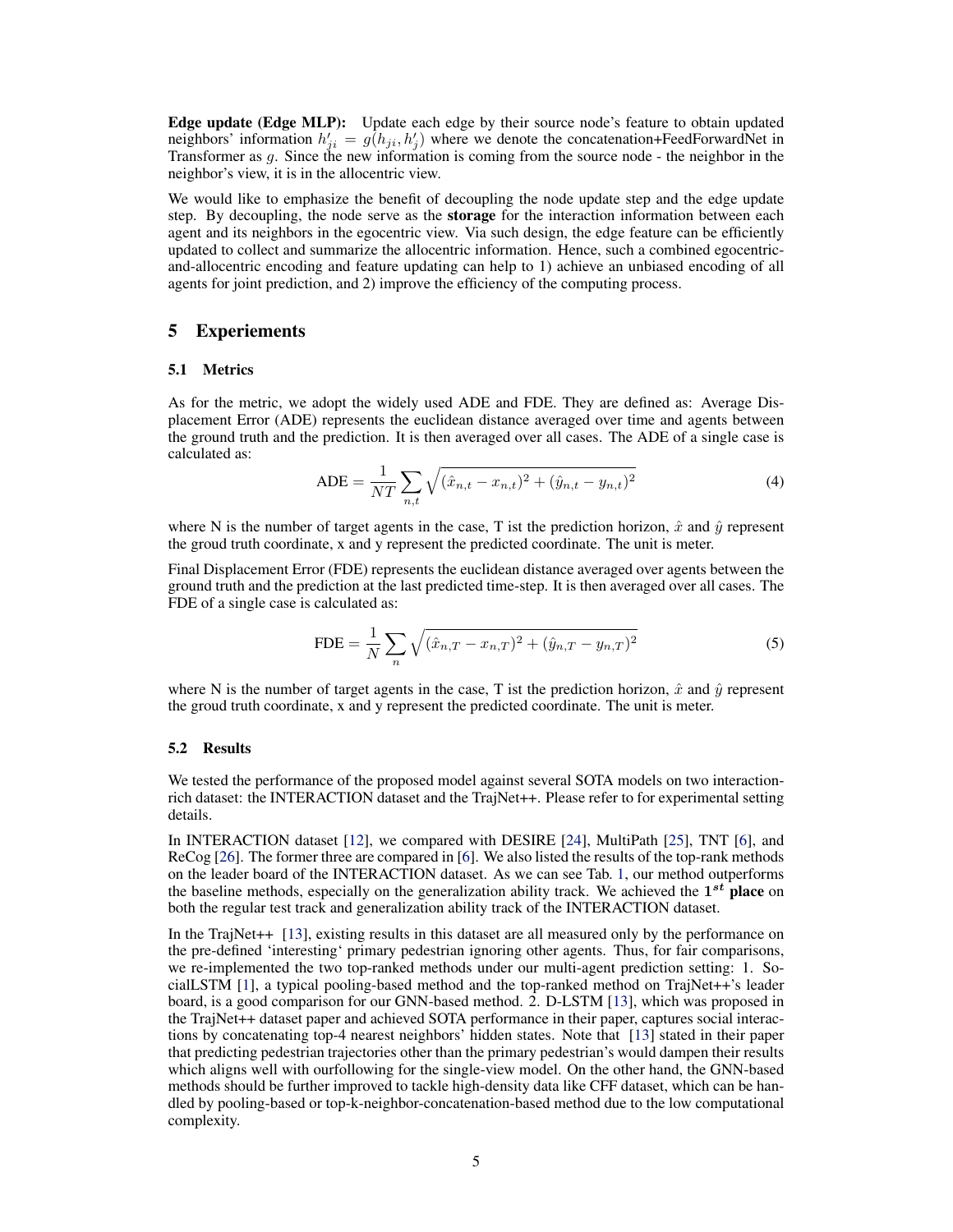<span id="page-5-0"></span>Table 1: Comparison with SOTA methods on the INTERACTION Dataset. - means the results are not publicly available. \* means the model is trained by smaller gap between snippets which means more data, which is proposed by the challenge winner ReCog [\[26\]](#page-9-0). . The unit of ADE and FDE are both meters. ↓ means the lower the better.

| Val ADE/FDE <sub>J</sub> | Test ADE/FDEred.                | Generalization ADE/FDE $\downarrow$ |  |  |
|--------------------------|---------------------------------|-------------------------------------|--|--|
| 0.32/0.88                |                                 |                                     |  |  |
| 0.30/0.99                |                                 |                                     |  |  |
| 0.21/0.67                |                                 |                                     |  |  |
|                          | 0.1973/0.6641                   | $0.5339/1.4248 (2^{nd})$            |  |  |
| 0.1919/0.6462            | $0.1878/0.6381(3^{rd})$         | 0.5539/1.9187                       |  |  |
|                          | $0.1826(1^{st})/0.6423(2^{nd})$ |                                     |  |  |
| 0.1723/0.5988            | 0.1903/0.6563                   | 0.3394/1.1983                       |  |  |
| 0.1700/0.5927            | $0.1840(2^{nd})/0.6344(1^{st})$ | $0.3263/1.1426(1^{st})$             |  |  |
|                          |                                 |                                     |  |  |

Table 2: Comparison with top-ranked methods on the TrajNet++ dataset under our multi-agent prediction setting. The unit of ADE and FDE are both meters.  $\downarrow$  means the lower the better.

|                 | Val ADE/FDE $\downarrow$ |
|-----------------|--------------------------|
| Social LSTM [1] | 0.2848/0.5604            |
| $D$ -LSTM [13]  | 0.2915/0.5738            |
| Ours            | 0.2079/0.4270            |

## 6 Comparison with Variants of the Proposed Model

In this section, we compare the the proposed model against forwarding the single-prediction models N times (FNT) and its three variants in temrs of running speed and performance. By theoretical analysis and experimental results, we will show that the proposed model could achieve the best efficiency and accuracy among several settings of GNN for the multi-agent prediction.

## 6.1 Baseline - forwarding  $N$  times (FNT)

For a fully connected graphs with N agents, there are  $\frac{N(N-1)}{2}$  edges, which means each GNN layer has  $\frac{N(N-1)}{2}$  message passing and N updating. Thus, the computational complexity of L layers of GNN in one forward is  $L * (O(\frac{N(N-1)}{2}))$  $\left(\frac{N-1}{2}\right) + O(N) = O(N^2)$  since L is a hyperparameter and we could treat it as a constant. As a result, in Equ. 6, we derive the computational complexity of FNT with GNN-based model on the fully-connected graph.

$$
O(N) \qquad * \qquad O(N^2) \qquad \qquad = O(N^3) \tag{6}
$$

Number of Forwards Complexity of GNN on Fully Connected Graph

In contrast, as shown in Fig. [2,](#page-3-0) for the proposed model, the computational complexity of the two consecutive steps (Aggregation Layer and Edge MLP) both are  $O(N^2)$  which makes the overall complexity  $O(N^2)$ .

Represent FNT by a single graph: The incorporation of neighbors' information in GNN essentially is: each target node obtains source nodes' information through their in-edges. Thus, FNT is equivalent to: each agent transforms its own states and others' states into its ego-centric coordinate system by normalization. Its own transformed states could be seen as a node while others' transformed states could be seen as its in-edges. Then, for each agent, it maintains and updates both its node feature and in-edge features in GNN. Finally, it uses its node feature to do the trajectory prediction. Fig. [3a](#page-6-0) gives the illustration of above description.

Here, we conduct comparison experiments between FNT and the proposed methods. Experiments results are in Tab. 3. As we can see, compared to FNT, our method could significantly reduce the computational time while achieving better results.

Table 3: Comparison between the proposed method and forward-N-times method. The unit of ADE and FDE are both the meter. The unit of Train/Val time is the second.  $\downarrow$  means the lower the better.

|            | <b>INTERACTION</b> |                             | $TrainNet++$  |                  |             |
|------------|--------------------|-----------------------------|---------------|------------------|-------------|
|            | Val ADE/FDE.       | Train/Val Time $\downarrow$ | Val ADE/FDE J | Train/Val Time L | #Parameters |
| <b>FNT</b> | 0.1840/0.6231      | 1261s/50s                   | 0.2328/0.4659 | 762s/23s         | 579991      |
| Ours       | 0.1723/0.5988      | 713S/27s                    | 0.2079/0.4270 | 175s/10s         | 678807      |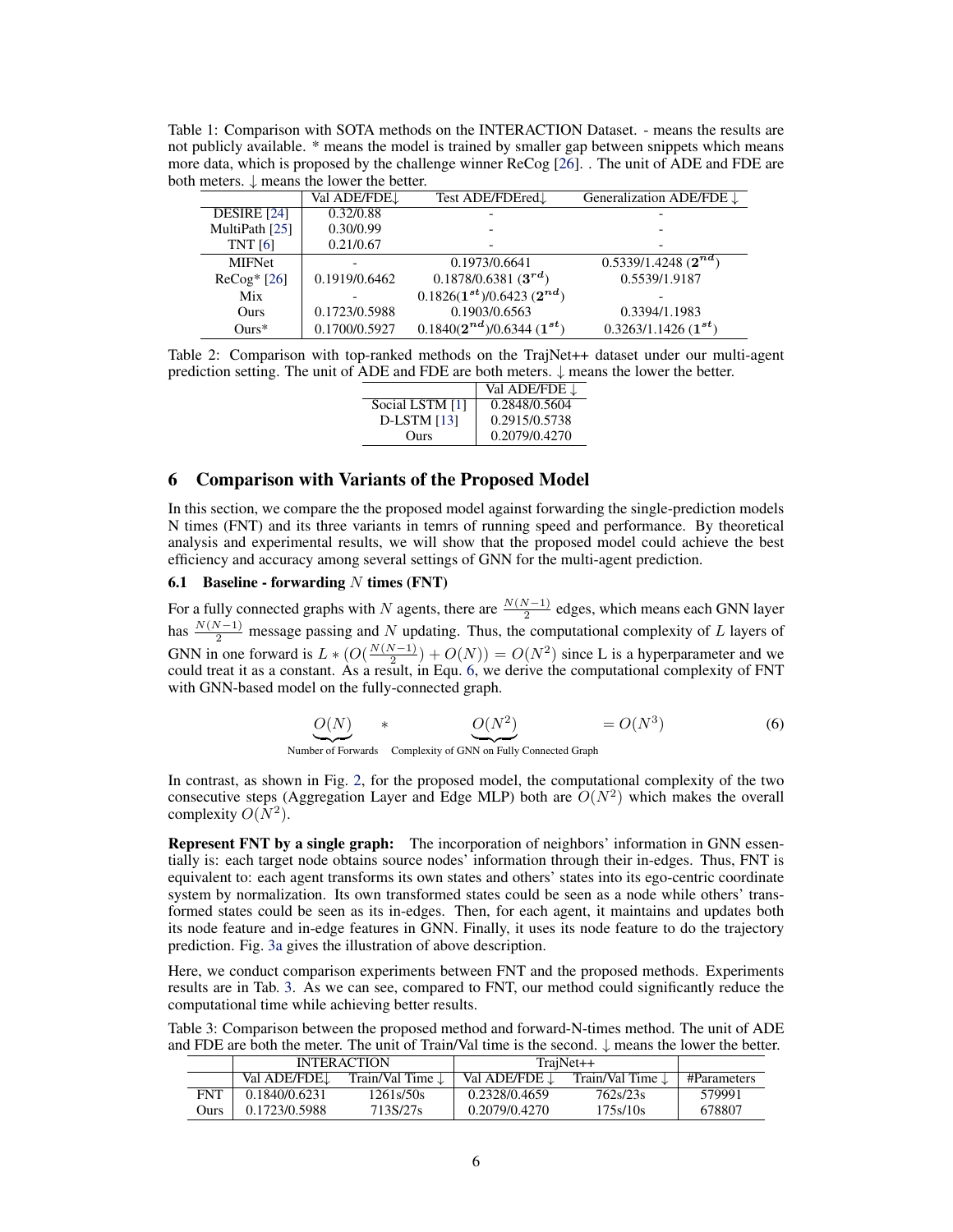<span id="page-6-0"></span>

(a) Illustration of computational pro-(b) Illustration of computational (c) Illustration of computational

process of average of all agents (AA) and randomly selection (RA).

#### Figure 3:

#### 6.2 Variant I - stop maintaining the edge feature

After finding out the abundance, we explore some other variants which could reduce the computational complexity of multi-agent prediction to  $O(n^2)$  like the the proposed model and evaluate their precision.

Since the abundance is on the edges, the first intuitive variant is: **how about we stopping main**taining the edge feature and only update the node feature? In this variant, there is no multi-hop or multi-order information included. For example, for agent 1, it could not obtain the interaction information between agent 2 and 3. Thus, this variant is equivalent to the one-layer GNN which only updates the node. We denote it as OL (one-layer). The illustration is in Fig. 3b. From the figure, we can obtain the computational complexity of OL in Equ. 7.

$$
O(N) * O(N) = O(N^2)
$$
 (7)

Number of Forwards Ego Agnet Uses Its Neighbors' Features

However, there might be two problems in one-layer GNN: 1: limited expressive power and hard to capture complex interactions. 2: for non-fully connected graph, lack of multi-hop neighbors' information.

Validation Experiments Here, we compare the results of GNN with one layer and two layers to evaluate the OL's influence on the models' performance. We compare the following settings:

- FNT: 2 layers GNN + fully-connected graph
- OL: 1 layer GNN + fully-connected graph
- FNT-Graph: 2 layers GNN + connected by distance threshold graph
- OL-Graph: 1 layer GNN + connected by distance threshold graph

For more experiment details, please refer to Appendix.

The results are in Tab. [4.](#page-7-0) We can draw the conclusions that 1. using fully-connected graph could obtain better results. Thus, we use fully-connected graph for the rest of experiments in the paper. 2. OL consistently performs worse than FNT.

#### In conclusion, though not maintaining the edge feature could reduce the computational complexity, it loses much expressive power and high-order information which makes it impractical.

#### 6.3 Variant II - forwarding only once

Another option to reduce the computation is to only forward once, which means the model uses all nodes in the graph to do prediction instead of just using the ego node. As a result, the total computational complexity is reduced to the computational complexity of GNN -  $O(N^2)$ .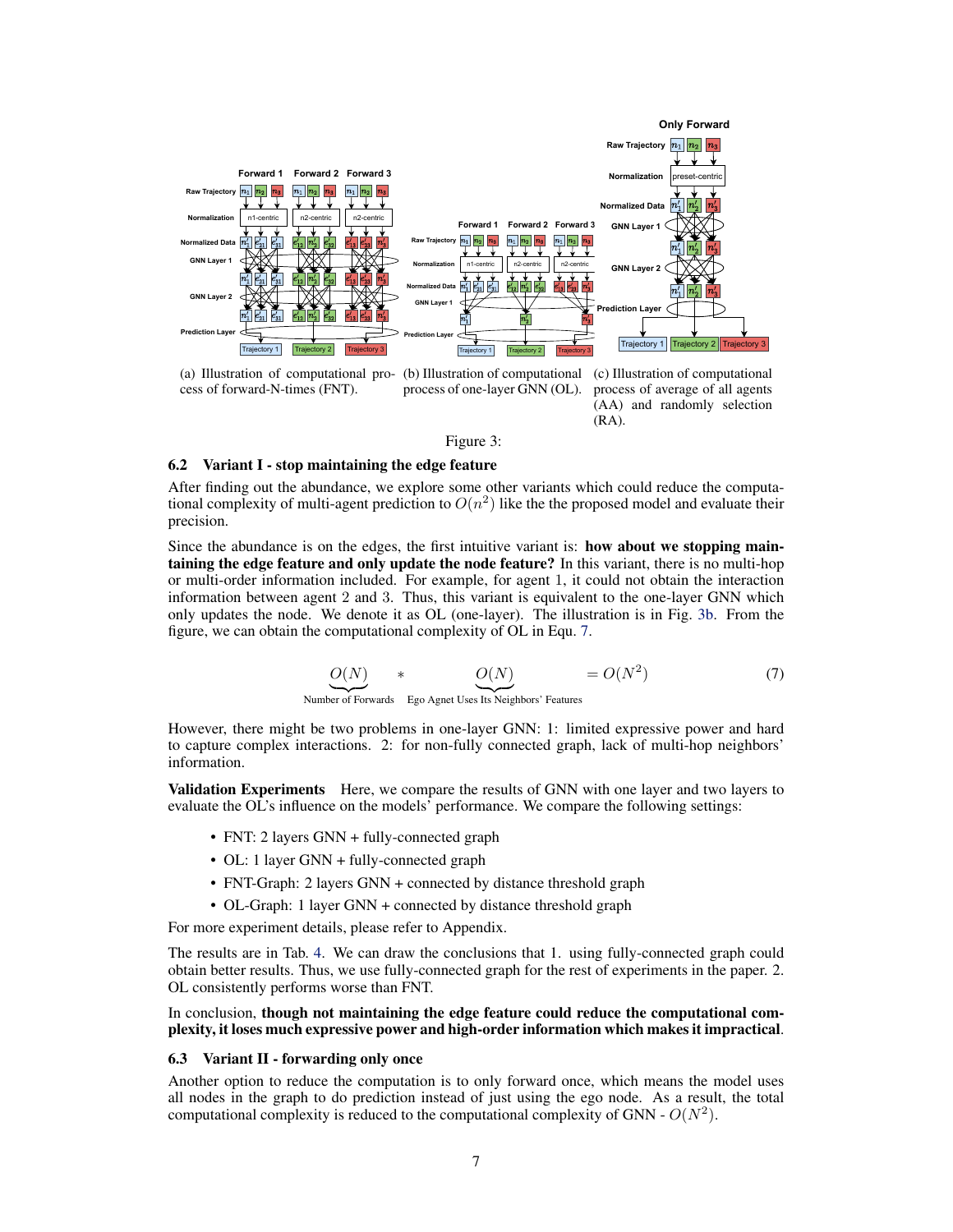| the meter. The unit of Train/Val time is the second. $\downarrow$ means the lower the better. |            |                          |                                          |        |  |
|-----------------------------------------------------------------------------------------------|------------|--------------------------|------------------------------------------|--------|--|
|                                                                                               | ADE/FDE    | INTERACTION Val <u>J</u> | TrajNet++ Val $\downarrow$   #Parameters |        |  |
|                                                                                               | <b>FNT</b> | 0.1840/0.6231            | 0.2328/0.4659                            | 579991 |  |
|                                                                                               | OL.        | 0.1908/0.6379            | 0.2337/0.4753                            | 481303 |  |

FNT-Graph 0.1909/0.6704 0.2334/0.4693 579991<br>OL-Graph 0.1991/0.6864 0.2343/0.4805 481303

0.1991/0.6864

<span id="page-7-0"></span>Table 4: Validation experiments for the one-layer GNN(OL) refinement. The unit of ADE and FDE are both the meter. The unit of Train/Val time is the second.  $\downarrow$  means the lower the better. are both the meter. The unit of Train/Val time is the second. ↓ means the lower the better.

Table 5: Validation experiments for the Average of Agents(AA) and Random Agent (RA) plan. The unit of ADE and FDE are both the meter. The unit of Train/Val time is the second.  $\downarrow$  means the lower the better.

|            | <b>INTERACTION</b> |                             | $TrainNet++$  |                             |             |
|------------|--------------------|-----------------------------|---------------|-----------------------------|-------------|
|            | Val ADE/FDE 1      | Train/Val Time $\downarrow$ | Val ADE/FDE J | Train/Val Time $\downarrow$ | #Parameters |
| <b>FNT</b> | 0.1840/0.6231      | 1261s/50s                   | 0.2328/0.4659 | 762s/23s                    | 579991      |
| RA         | 0.1938/0.6474      | 1308s/51s                   | 0.2483/0.4833 | 776s/24s                    | 579991      |
| AA         | 0.2187/0.7189      | 642s/21s                    | 0.2382/0.4762 | 141s/6s                     | 579991      |

However, another problem arises: how to normalize data without setting an ego agent? The following are two intuitive variants:

- Average of Agents (AA): we take the average coordinate and yaw angle of all agents at  $t_0$ as the origin and the orientation of the positive x-axis respectively.
- Random Agent (RA): we randomly select an agent as the ego agent to do the normalization. Note that though it is faster in inference in theory, in training/validation, we still need to input all possible ego vehicle choices, which means no speed up. In fact, compared to FNT, it is equivalent to adding an auxiliary task of trajectory prediction for non-ego agents.

The illustration of AA/RA is in Fig. [3c.](#page-6-0) We compare the performance of RA and AA to the original forward-N-times (FNT) in Tab. 5. We also record the Train/Val time which is measured by the time to run one epoch on the train/val set on one RTX 2080 Ti with all GPU memory.

From the results, we can conclude that: 1. Forward only one time could significantly reduce the computational time. 2. However, the two alternative normalization methods dampen the performance. 3. AA performs the worst. We conjecture that AA is too sensitive since it is influenced by all agents in the scene and it cannot effectively reduce the input and output space. 4. TrajNet++ (pedestrian) dataset was less influenced. We conjecture that it is due to the smaller range of scenes for pedestrians.

In conclusion, forward only once is effective for decreasing the computational complexity while a more stable normalization strategy is needed to maintain the performance. Thus, as demonstrated before, in the proposed model, all agents to be treated symmetrically and homogeneously is significant for the performance of the model.

# 7 Conclusion

In this paper, we presented a multi-agent prediction model which combines the egocentric and allocentric views. It achieves SOTA performances on the two interaction-rich behavior datasets: IN-TERACTION (vehicles) and TrajNet++ (pedestrian). In the INTERACTION dataset's challenge, the model is ranked in the first place in both the regular track and generalization track. Besides, compared to the common multi-inference single-prediction model with similar architecture, the model could increase the running speed by 1.7-4.5 times.

In this paper, the Transformer and the Edge MLP only are chosen as a implementation to show the effectiveness of combining the egocentric and allocentric views. For future work, more specific designed structure could be explored. For example, to further reduce the computational complexity, some efficient variants of the Transformer could be explored. To better capture the relations of the two views, more complicated structure could be tried instead of the Edge MLP (maybe another Transformer). Additionally, we might extend it to incorporate the map information and do multimodal prediction.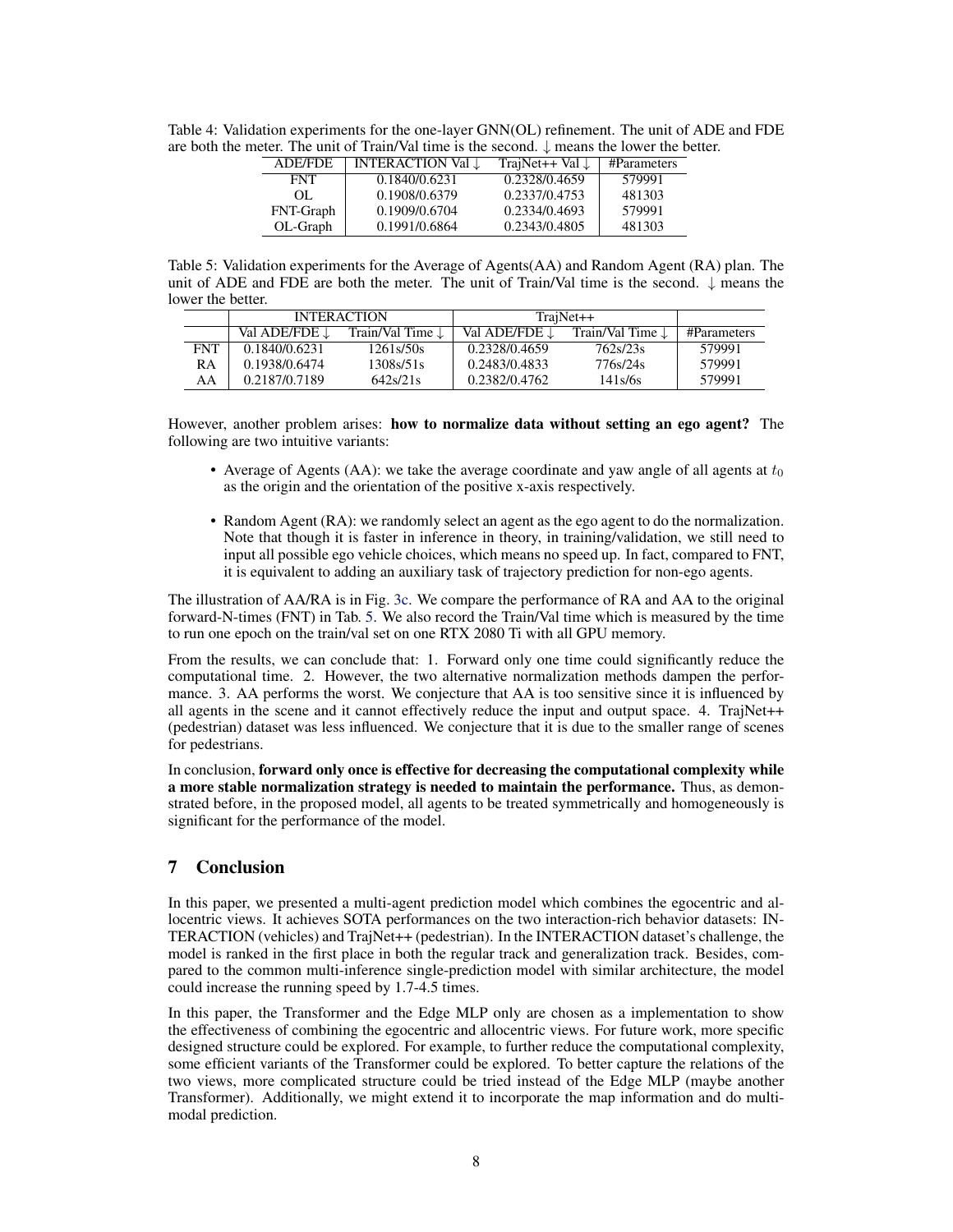#### <span id="page-8-0"></span>References

- [1] A. Alahi, K. Goel, V. Ramanathan, A. Robicquet, L. Fei-Fei, and S. Savarese. Social lstm: Human trajectory prediction in crowded spaces. In *Proceedings of the IEEE Conference on Computer Vision and Pattern Recognition (CVPR)*, June 2016.
- [2] A. Gupta, J. Johnson, L. Fei-Fei, S. Savarese, and A. Alahi. Social gan: Socially acceptable trajectories with generative adversarial networks. In *2018 IEEE/CVF Conference on Computer Vision and Pattern Recognition*, pages 2255–2264, 2018. [doi:10.1109/CVPR.2018.00240.](http://dx.doi.org/10.1109/CVPR.2018.00240)
- [3] A. Mohamed, K. Qian, M. Elhoseiny, and C. Claudel. Social-stgcnn: A social spatio-temporal graph convolutional neural network for human trajectory prediction. In *Proceedings of the IEEE/CVF Conference on Computer Vision and Pattern Recognition*, pages 14424–14432, 2020.
- [4] J. Gao, C. Sun, H. Zhao, Y. Shen, D. Anguelov, C. Li, and C. Schmid. Vectornet: Encoding hd maps and agent dynamics from vectorized representation. In *Proceedings of the IEEE/CVF Conference on Computer Vision and Pattern Recognition*, pages 11525–11533, 2020.
- [5] W. Zeng, M. Liang, R. Liao, and R. Urtasun. Lanercnn: Distributed representations for graphcentric motion forecasting. *arXiv preprint arXiv:2101.06653*, 2021.
- [6] H. Zhao, J. Gao, T. Lan, C. Sun, B. Sapp, B. Varadarajan, Y. Shen, Y. Shen, Y. Chai, C. Schmid, C. Li, and D. Anguelov. TNT: target-driven trajectory prediction. *CoRR*, abs/2008.08294, 2020. URL <https://arxiv.org/abs/2008.08294>.
- [7] M. Ye, T. Cao, and Q. Chen. Tpcn: Temporal point cloud networks for motion forecasting. In *Proceedings of the IEEE/CVF Conference on Computer Vision and Pattern Recognition (CVPR)*, pages 11318–11327, June 2021.
- [8] S. Ettinger, S. Cheng, B. Caine, C. Liu, H. Zhao, S. Pradhan, Y. Chai, B. Sapp, C. Qi, Y. Zhou, et al. Large scale interactive motion forecasting for autonomous driving: The waymo open motion dataset. *arXiv preprint arXiv:2104.10133*, 2021.
- [9] N. Rhinehart, R. McAllister, K. Kitani, and S. Levine. Precog: Prediction conditioned on goals in visual multi-agent settings. In *Proceedings of the IEEE/CVF International Conference on Computer Vision*, pages 2821–2830, 2019.
- [10] Y. C. Tang and R. Salakhutdinov. Multiple futures prediction. 2019.
- [11] R. L. Klatzky. Allocentric and egocentric spatial representations: Definitions, distinctions, and interconnections. In *Spatial cognition*, pages 1–17. Springer, 1998.
- [12] W. Zhan, L. Sun, D. Wang, H. Shi, A. Clausse, M. Naumann, J. Kümmerle, H. Königshof, C. Stiller, A. de La Fortelle, and M. Tomizuka. INTERACTION Dataset: An INTERnational, Adversarial and Cooperative moTION Dataset in Interactive Driving Scenarios with Semantic Maps. *arXiv:1910.03088 [cs, eess]*, 2019.
- [13] P. Kothari, S. Kreiss, and A. Alahi. Human trajectory forecasting in crowds: A deep learning perspective. *IEEE Transactions on Intelligent Transportation Systems*, 2021.
- [14] J. Hong, B. Sapp, and J. Philbin. Rules of the road: Predicting driving behavior with a convolutional model of semantic interactions. In *Proceedings of the IEEE/CVF Conference on Computer Vision and Pattern Recognition*, pages 8454–8462, 2019.
- [15] S. Casas, W. Luo, and R. Urtasun. Intentnet: Learning to predict intention from raw sensor data. In *Conference on Robot Learning*, pages 947–956. PMLR, 2018.
- [16] T. Salzmann, B. Ivanovic, P. Chakravarty, and M. Pavone. Trajectron++: Multi-agent generative trajectory forecasting with heterogeneous data for control. *ArXiv*, abs/2001.03093, 2020.
- [17] J. Li, H. Ma, Z. Zhang, and M. Tomizuka. Social-wagdat: Interaction-aware trajectory prediction via wasserstein graph double-attention network. *CoRR*, abs/2002.06241, 2020. URL <https://arxiv.org/abs/2002.06241>.